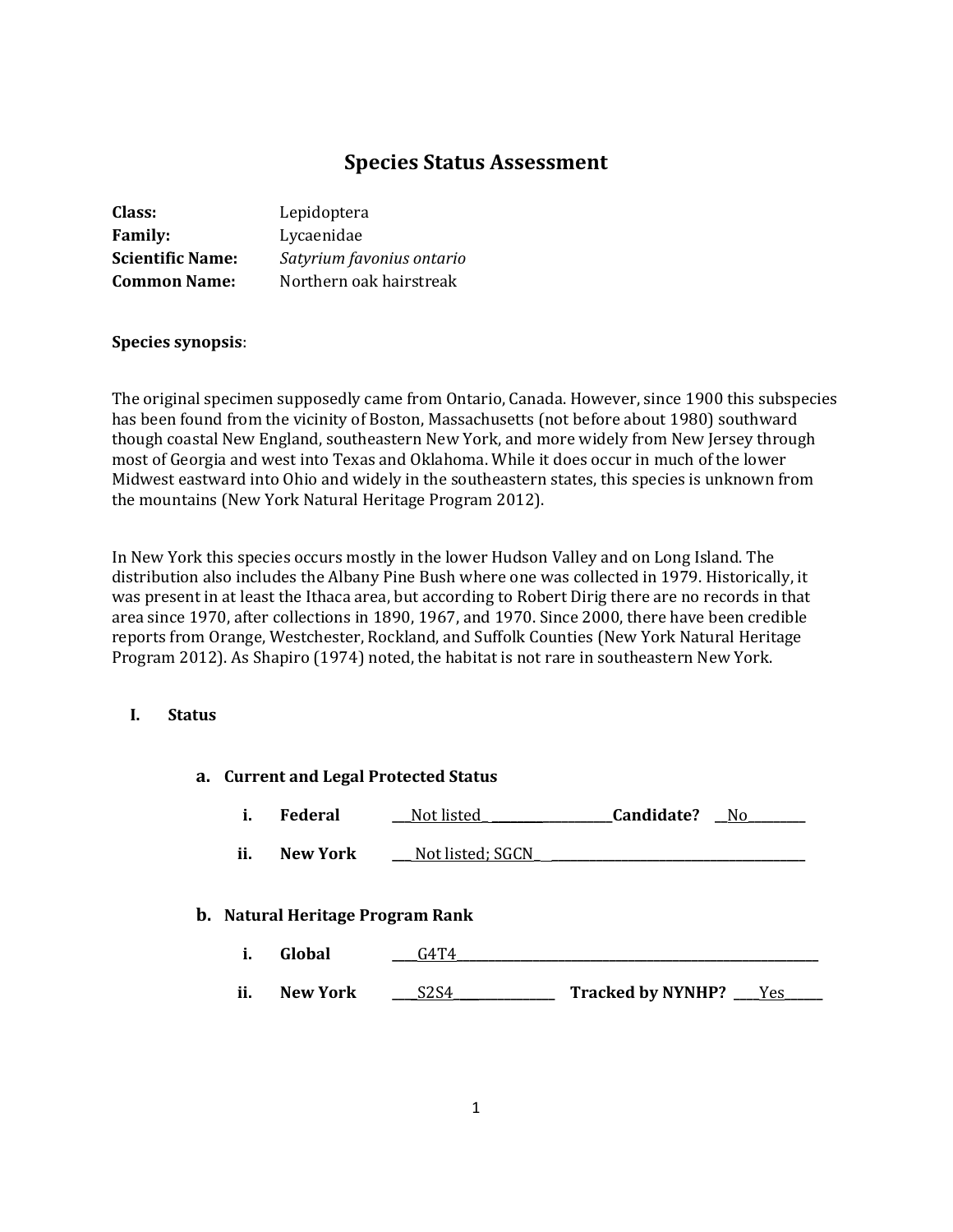### **Other Rank:**

None

#### **Status Discussion:**

Since the potential habitat is widespread in southeastern New York, and since the species probably spends most of its time in the canopy, the Northern oak hairstreak is probably much less rare than records indicate. Nevertheless, the habitat is spotty in heavily developed southeastern mainland New York, although the species could be more widespread on outer Long Island (New York Natural Heritage Program 2012).

# **II. Abundance and Distribution Trends**

#### **a. North America**

| i. Abundance      |                                                                  |  |
|-------------------|------------------------------------------------------------------|--|
|                   | ___ declining ____ increasing ____ __ X__ stable ____ unknown    |  |
| ii. Distribution: |                                                                  |  |
|                   | ___ declining ____increasing ____ <u>X</u> __stable ____ unknown |  |
|                   |                                                                  |  |
| b. Regional       |                                                                  |  |
| i. Abundance      |                                                                  |  |
|                   |                                                                  |  |
| ii. Distribution: |                                                                  |  |
|                   |                                                                  |  |
|                   |                                                                  |  |
|                   |                                                                  |  |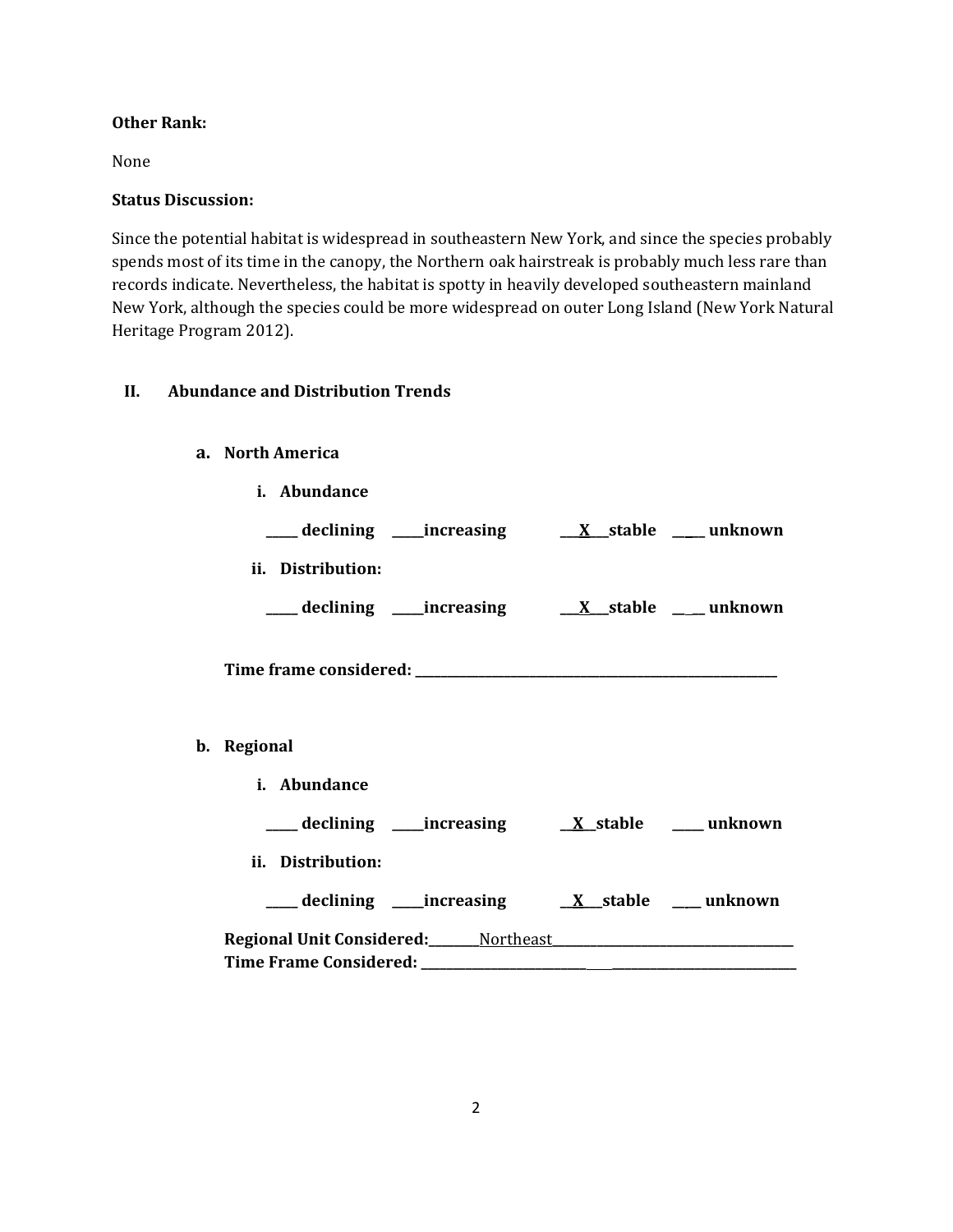**c. Adjacent States and Provinces**

| <b>MASSACHUSETTS</b>                                               | Not Present $X$                                            | No data $\frac{1}{\sqrt{1-\frac{1}{2}}\cdot\frac{1}{\sqrt{1-\frac{1}{2}}}}$ |
|--------------------------------------------------------------------|------------------------------------------------------------|-----------------------------------------------------------------------------|
| <b>QUEBEC</b>                                                      | Not Present $X$                                            | No data $\_\_\_\_\_\_\_\_\_\$                                               |
| <b>VERMONT</b>                                                     | Not Present $X$                                            | No data $\_\_\_\_\_\_\_\_\_\_\_\_\$                                         |
| <b>ONTARIO</b>                                                     | Not Present $X$                                            | No data $\_\_\_\_\_\_\_\_\_\_\_\$                                           |
| <b>CONNECTICUT</b>                                                 | Not Present ______                                         | No data $X$                                                                 |
| i. Abundance                                                       |                                                            |                                                                             |
|                                                                    | ___ declining ____increasing ______stable ___ X___ unknown |                                                                             |
| ii. Distribution:                                                  |                                                            |                                                                             |
| ___ declining ____increasing ______stable ___ <u>X</u> ___ unknown |                                                            |                                                                             |
|                                                                    |                                                            |                                                                             |
|                                                                    |                                                            |                                                                             |
| <b>NEW JERSEY</b>                                                  | Not Present ______                                         | $\sqrt{a}$ No data $\sqrt{a}$                                               |
| i. Abundance                                                       |                                                            |                                                                             |
|                                                                    | ____ declining _____increasing                             | $X$ stable $\qquad$ unknown                                                 |
| ii. Distribution:                                                  |                                                            |                                                                             |
|                                                                    | ____ declining _____increasing                             | $X$ stable ____ unknown                                                     |
|                                                                    |                                                            |                                                                             |
|                                                                    |                                                            | SGCN? No                                                                    |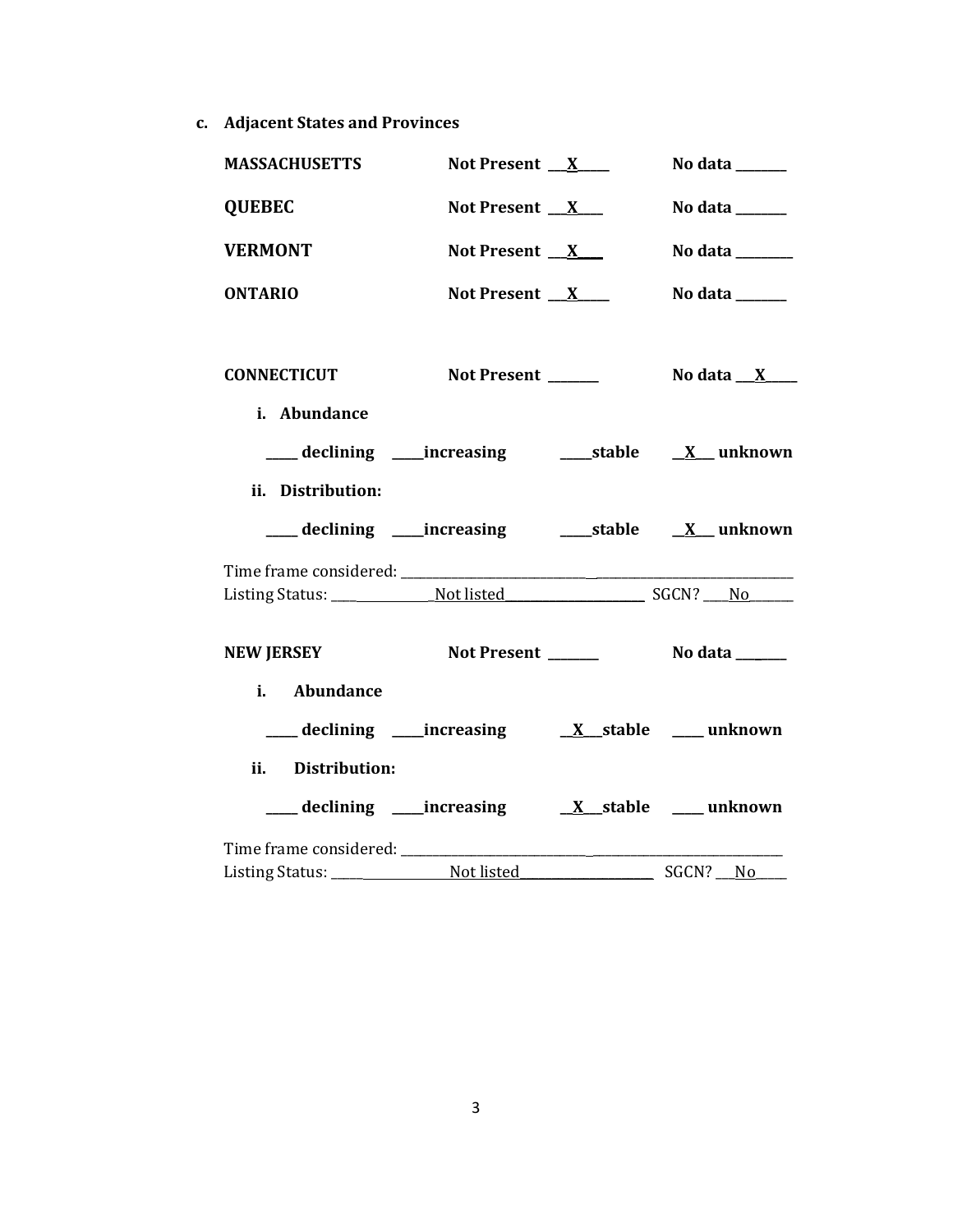|             |                   |  | PENNSYLVANIA Not Present ________ No data X___                  |
|-------------|-------------------|--|-----------------------------------------------------------------|
|             | i. Abundance      |  |                                                                 |
|             | ii. Distribution: |  |                                                                 |
|             |                   |  |                                                                 |
|             |                   |  |                                                                 |
|             |                   |  |                                                                 |
| d. NEW YORK |                   |  | No data $\_\_\_\_\_\_\_\_\_\_\$                                 |
|             | i. Abundance      |  |                                                                 |
|             |                   |  | ___declining ___increasing    ____stable    _ <u>X</u> _unknown |
|             | ii. Distribution: |  |                                                                 |
|             |                   |  | ___ declining ____increasing _______stable _____X__unknown      |
|             |                   |  |                                                                 |

# **Monitoring in New York.**

None

### **Trends Discussion:**

The long-term and short-term trends are unknown, but this species may be increasing with global warming (New York Natural Heritage Program 2012).

No maps is available. Distribution data for U.S. states and Canadian provinces is known to be incomplete or has not been reviewed for this taxon.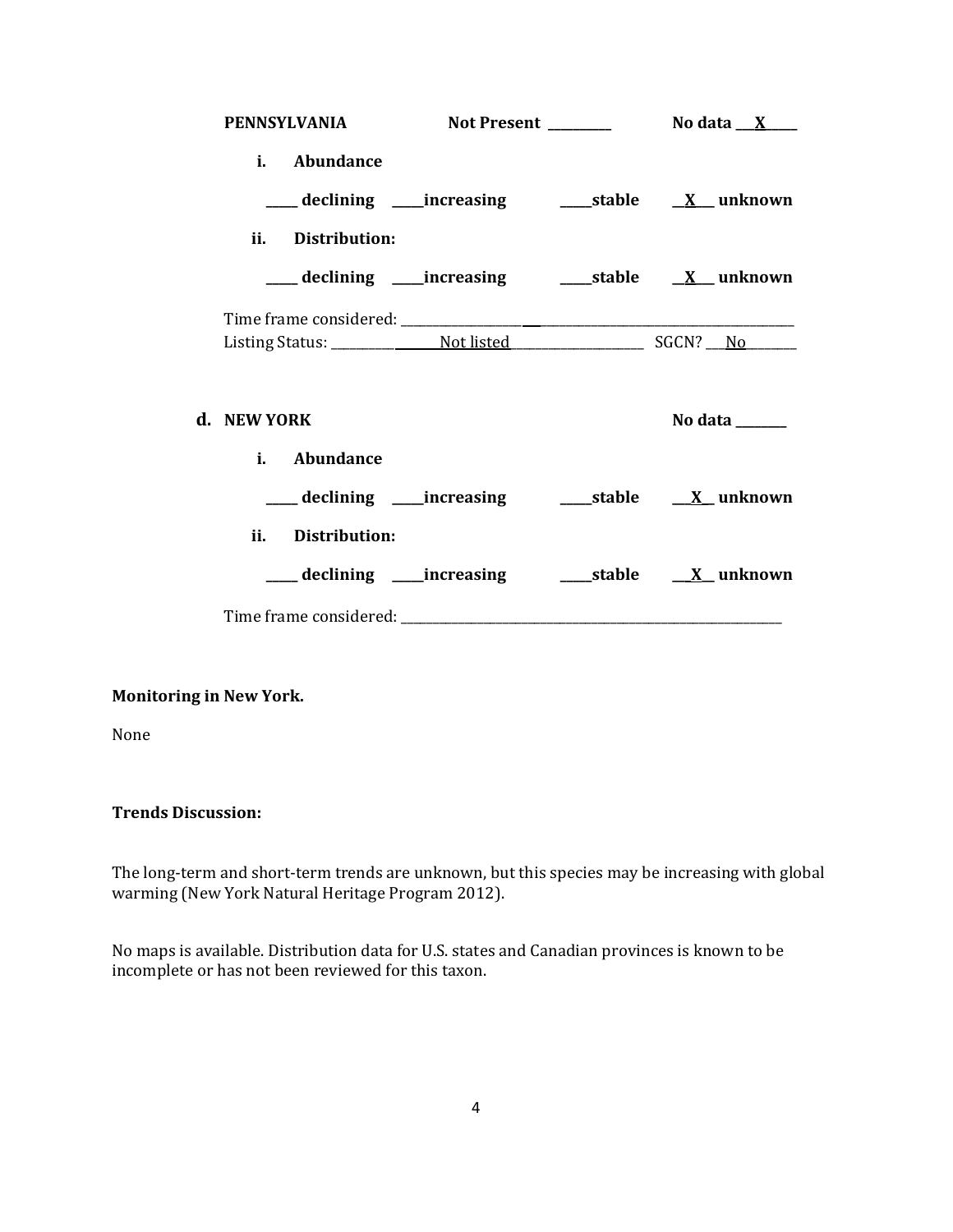### **III. New York Rarity, if known:**

| <b>Historic</b>                | # of Animals | # of Locations | % of State |
|--------------------------------|--------------|----------------|------------|
| prior to 1970<br>prior to 1980 |              |                |            |
| prior to 1990                  |              | 2 counties     |            |
|                                |              |                |            |

### **Details of historic occurrence:**

Ulster County – 1989; Westchester County – 1989

Possible but unconfirmed records from Orange, Suffolk, Rockland, and Tompkins counties; no date given (Nature Serve Explorer 2009).

|     | <b>Current</b>                                                                                                       | # of Animals | # of Locations                            | % of State |
|-----|----------------------------------------------------------------------------------------------------------------------|--------------|-------------------------------------------|------------|
|     |                                                                                                                      |              |                                           |            |
|     | <b>Details of current occurrence:</b>                                                                                |              |                                           |            |
|     | No current occurrence information available.                                                                         |              |                                           |            |
|     | <b>New York's Contribution to Species North American Range:</b><br>Distribution (percent of NY where species occurs) |              | <b>Abundance</b> (within NY distribution) |            |
| X — | $0 - 5%$                                                                                                             |              | abundant                                  |            |
|     | 6-10%                                                                                                                |              | common                                    |            |
|     | 11-25%                                                                                                               |              | fairly common                             |            |
|     | 26-50%                                                                                                               |              | $X$ uncommon                              |            |
|     | >50%                                                                                                                 |              | rare                                      |            |
|     | NY's Contribution to North American range                                                                            |              |                                           |            |
| X — | $0 - 5%$                                                                                                             |              |                                           |            |
|     | 6-10%                                                                                                                |              |                                           |            |
|     | 11-25%                                                                                                               |              |                                           |            |

 $\frac{26-50\%}{26}$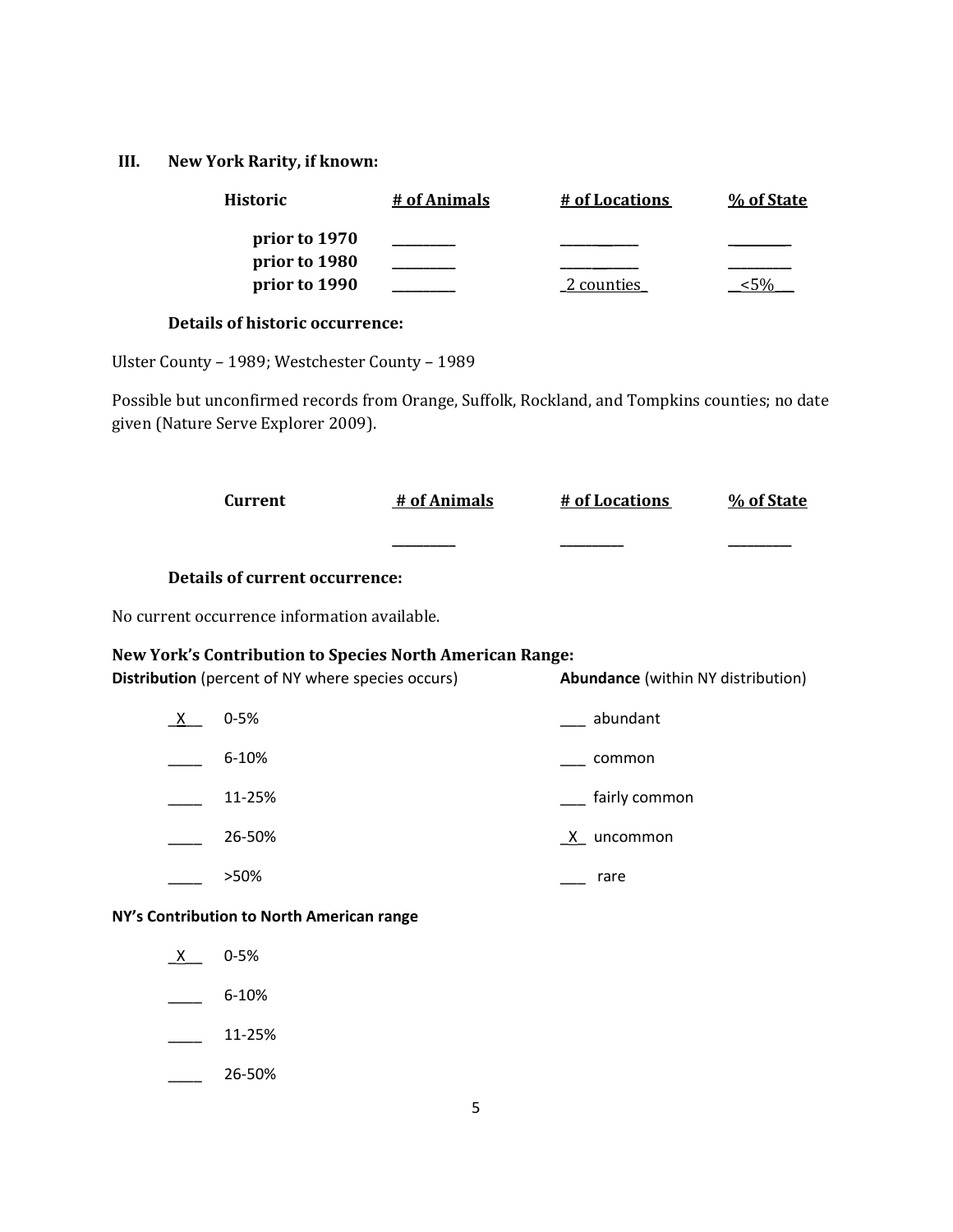\_\_\_\_ >50%

#### **Classification of New York Range**

**\_\_\_\_\_ Core**

**\_\_X\_\_ Peripheral**

**\_\_\_\_\_ Disjunct**

**Distance to core population:**

### **IV. Primary Habitat or Community Type:**

- **1.** Oak-pine forest
- **2.** Pine barrens

**Habitat or Community Type Trend in New York:**

**\_\_\_\_\_\_\_\_\_\_\_\_\_**

| <b>Stable</b><br>Declining<br>$\mathbf{X}$ | Increasing | Unknown             |
|--------------------------------------------|------------|---------------------|
| Time frame of decline/increase: _          |            |                     |
| <b>Habitat Specialist?</b>                 | X Yes      | No.                 |
| <b>Indicator Species?</b>                  | <b>Yes</b> | N <sub>0</sub><br>X |

### **Habitat Discussion:**

This species is most often found on dry rocky or sandy oak or oak-pine forest. Pitch pine and scrub oak may be present, but this butterfly is not generally found in classic pine barrens habitats. It may also turn up around more mixed forests (New York Natural Heritage Program 2012).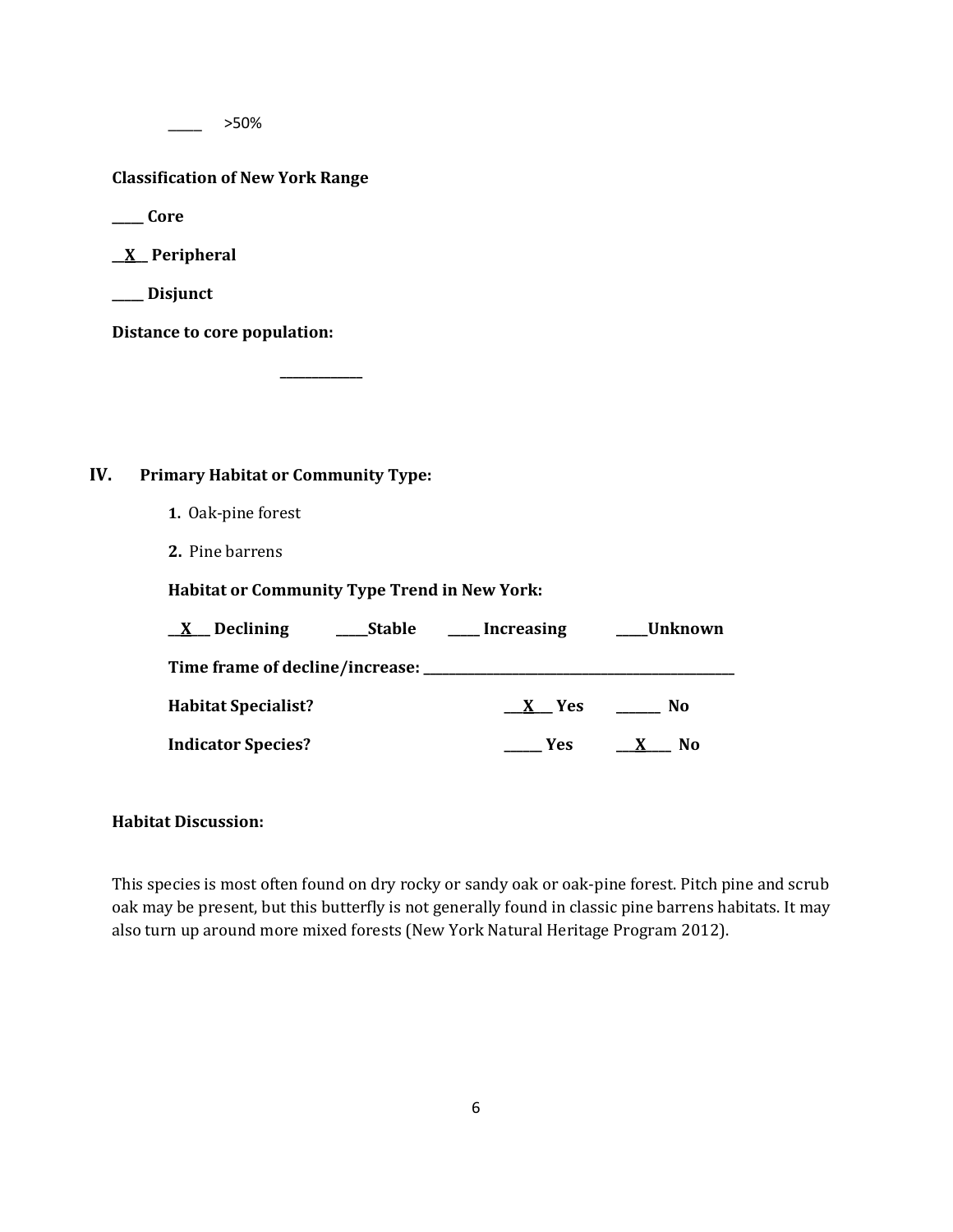- **V. New York Species Demographics and Life History**
	- **\_\_X\_\_\_\_ Breeder in New York**
		- **\_\_X\_\_\_ Summer Resident**

**\_\_X\_\_\_ Winter Resident**

**\_\_\_\_\_ Anadromous**

**\_\_\_\_\_ Non-breeder in New York**

- **\_\_\_\_\_ Summer Resident**
- **\_\_\_\_\_ Winter Resident**
- **\_\_\_\_\_ Catadromous**
- **\_\_\_\_\_ Migratory only**
- **\_\_\_\_\_Unknown**

### **Species Demographics and Life History Discussion:**

Life history information for this species is unknown.

# **VI. Threats:**

The main threat is habitat loss. Gyspy moth (*Lymantria dispar*) spraying with chemical biocides such as Dimilin would severely threaten any occurrence. It is likely, but not known for sure, that Bt (*Bacillus thuringiensis* - a bacterial biological control used on gypsy moth caterpillars) would also be lethal to the larvae, but it is likely that Bt mortality would be lower than from Dimilin. The larvae normally complete feeding well before defoliation of oaks by gypsy moth larvae would be a threat. Collecting is not a threat, as it would be nearly impossible to overcollect this secretive species.

#### **Are there regulatory mechanisms that protect the species or its habitat in New York?**

**\_\_\_X\_\_\_\_ No \_\_\_\_\_ Unknown**

**\_\_\_\_\_\_ Yes**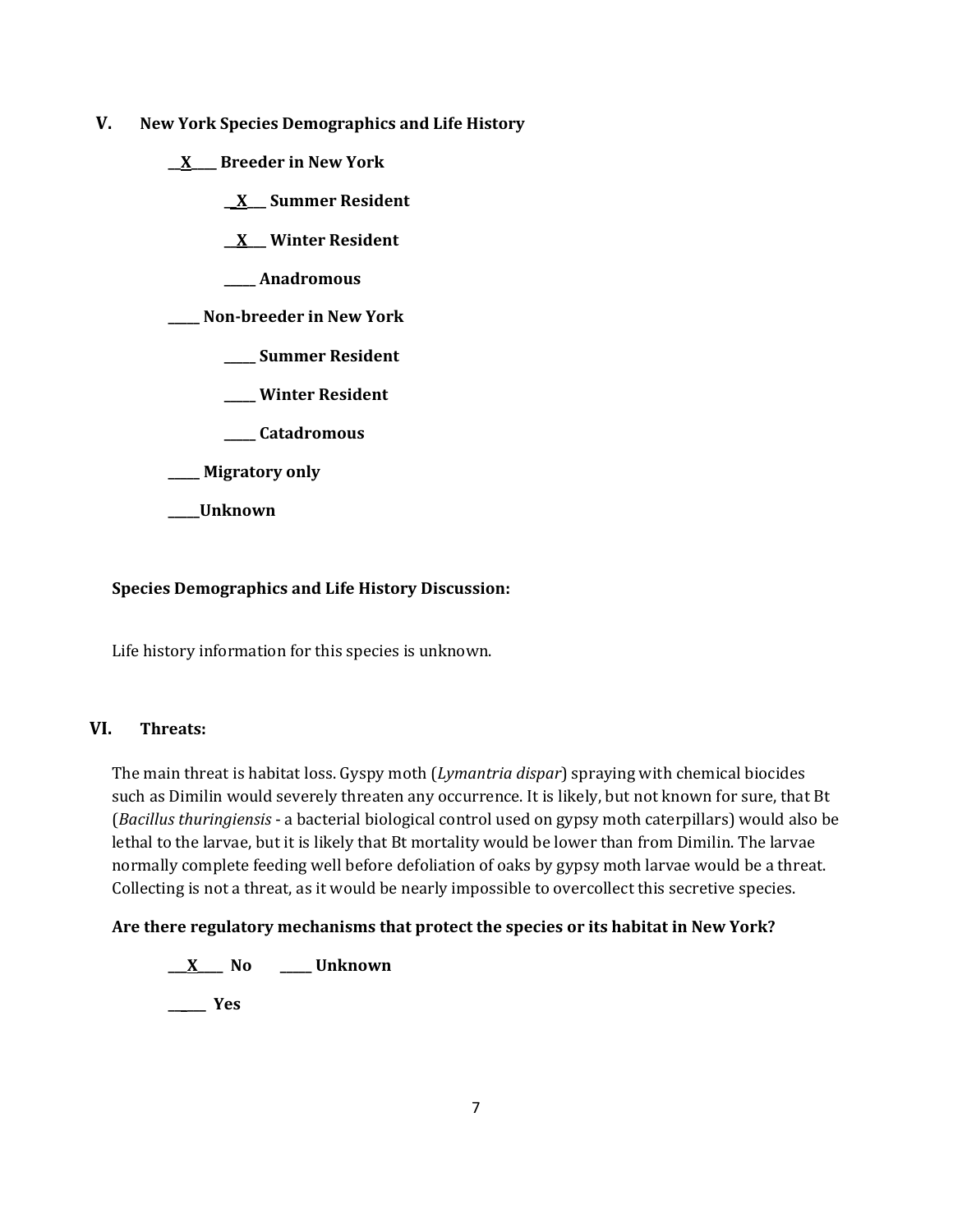# **Describe knowledge of management/conservation actions that are needed for recovery/conservation, or to eliminate, minimize, or compensate for the identified threats:**

In some cases managers might want to consider making sure there are nectar sources available. Milkweeds and dogbanes should not be mowed during their flowering period, but otherwise the habitat is generally forest that probably needs little management. Unless documented otherwise, it must be assumed that Bt is highly lethal to the larvae and therefore gypsy moth spraying could eradicate populations.

More reserach is needed that would identify which species of oaks the larvae eat and whether or not they have any other special needs. It would also be very useful to document the sensitivity of the larvae to realistic doses of Bt (Bacillus thuringiensis - a bacterial biological control used on gypsy moth caterpillars) such as are applied for gypsy moth suppression. The available evidence for other butterflies in the subfamily Theclinae suggests that this species would be sensitive to Bt (Schweitzer 2004; Wagner et al. 1996), but sensitivity of caterpillars to Bt is very variable, even among species in the same genus (Peacock et al. 1998).

| <b>Conservation Actions</b>    |                                      |  |
|--------------------------------|--------------------------------------|--|
| <b>Action Category</b>         | <b>Action</b>                        |  |
| Law and Policy                 | Policies and Regulations             |  |
| <b>Education and Awareness</b> | Training                             |  |
| <b>Education and Awareness</b> | Awareness & Communications           |  |
| Land/Water Protection          | Site/Area Protection                 |  |
| Land/Water Protection          | Resource/Habitat Protection          |  |
| Land/Water Management          | Site/Area Management                 |  |
| Land/Water Management          | Invasive/Problematic Species Control |  |
| Land/Water Protection          | Site/Area Protection                 |  |

Conservation actions following IUCN taxonomy are categorized in the table.

The Comprehensive Wildlife Conservation Strategy (NYSDEC 2005) includes recommendations for the following actions for other butterflies, and for the Northern oak hairstreak in particular.

# **Fact sheet:**

Develop fact sheets and other outreach material to educate the public about species at risk Lepidoptera.

# **Habitat management:**

Determine best management regimes for species in each locality.